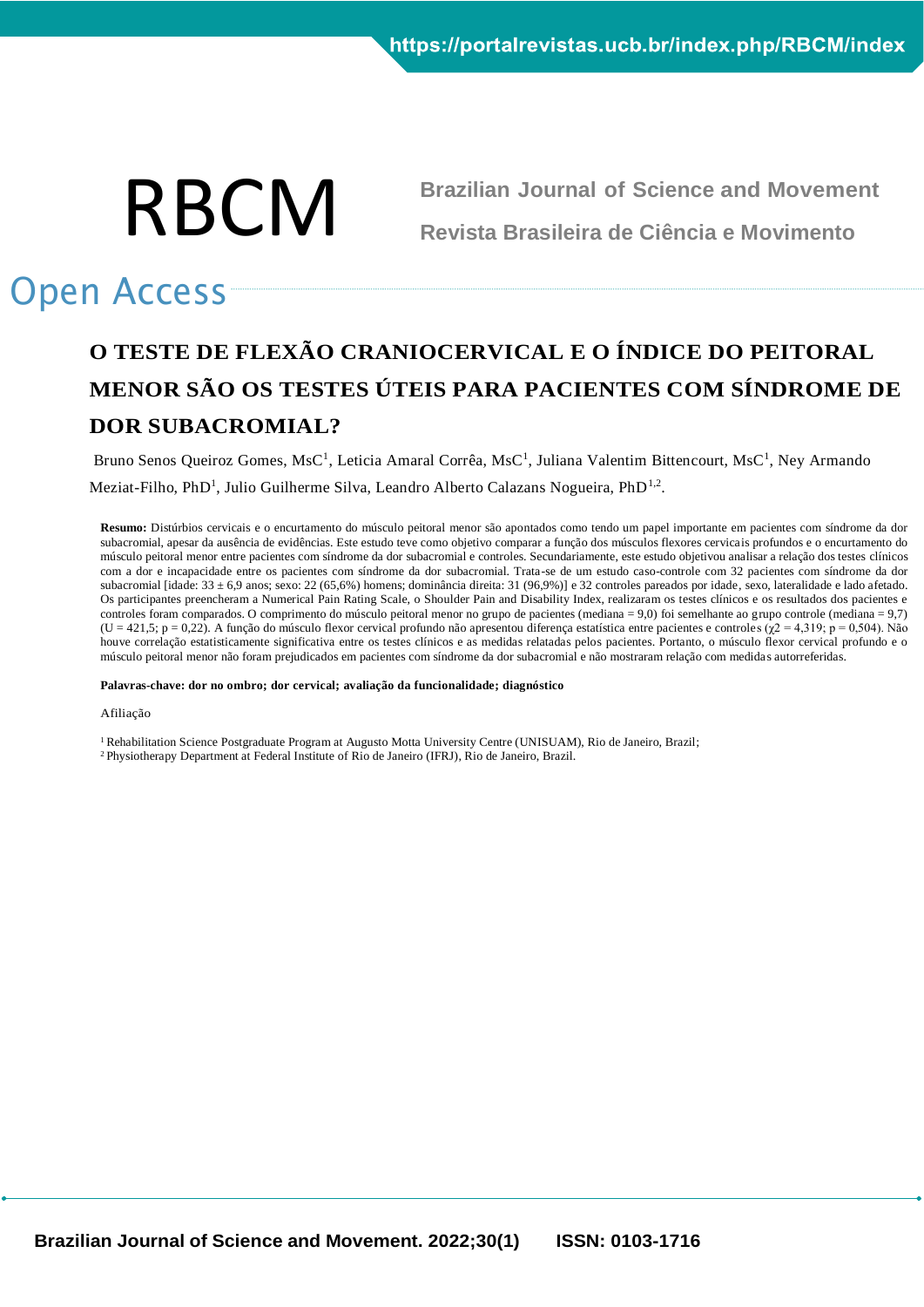# **ARE CRANIOCERVICAL FLEXION TEST AND THE PECTORALIS MINOR INDEX USEFUL TESTS FOR PATIENTS WITH SUBACROMIAL PAIN SYNDROME?**

**Abstract:** Cervical disorders and the shortening of the pectoralis minor are advocated to play an important role in patients with subacromial pain syndrome, despite the absence of evidence. This study aimed to compare the deep cervical flexor muscle function and the shortening of the pectoralis minor between patients with subacromial pain syndrome and controls. Secondarily, this study aimed to analyze the relationship of clinical tests with pain and disability among patients. This is a case-control study with 32 patients with subacromial pain syndrome [mean age:  $33 \pm 6.9$  years; sex: 22 (65.6%) men; right dominance: 31 (96.9%)] and 32 controls matched for age, sex, handedness, and affected side. Participants filled the Numerical Pain Rating Scale, the Shoulder Pain and Disability Index; and performed the clinical tests which were compared between patients and controls. Pectoralis minor length of the patient's group (median = 9.0) was similar to the controls (median = 9.7) (U = 421.5; p = 0.22). The deep neck muscle function presented no statistical difference between patients and controls ( $\chi$ 2 = 4.319; p = 0.504). There was no statistically significant correlation between clinical tests and patient self-reported measures. Therefore, deep cervical flexor muscle and the pectoralis minor muscle were not impaired in patients with subacromial pain syndrome and did not show a relationship with self-reported measures.

**Key words: shoulder pain; neck pain; disability evaluation; diagnosis**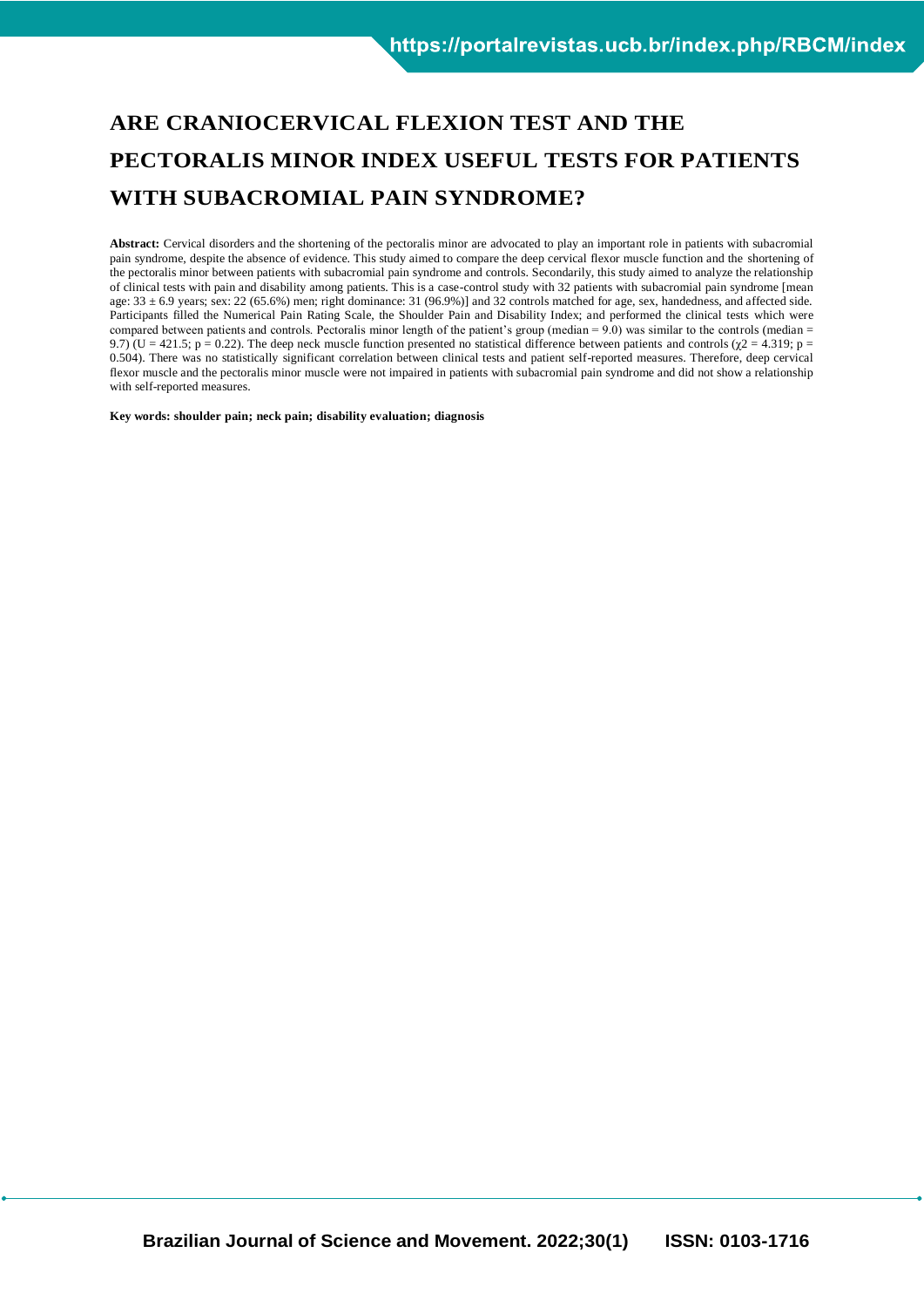# **Introduction**

Shoulder pain affects up to 67% throughout life (1) and some patients are still in pain after one year of the onset (2). Over 40% of the patients with shoulder pain have the diagnosis of Subacromial Pain Syndrome (SAPS) (1,3). Patients with SAPS present pain in activities with arms lifting above the shoulder height (2). The SAPS lead to a notable limitation of mobility and functionality (4).

Structural changes have a discrete contribution to SAPS symptoms while functional impairment of the upper quadrant has a meaningful role. The SAPS has been associated with rotator cuff injury, biceps tendon injury, glenohumeral internal rotation deficit (5), scapular dyskinesis (6), and neck pain (7,8). Abnormal alignment of the scapula may lead to SAPS (9) and the scapulohumeral rhythm is affected in most patients with SAPS diagnosis (8). Patients with SAPS present scapular restriction to posterior tilting, external rotation during humeral elevation (10) and the pectoralis minor shortening (9). Such impairments lead to scapular dyskinesia, which is commonly the focus of rehabilitation (11,12). Although the pectoralis minor shortening presents a role in shoulder injuries, its shortening was showed in the asymptomatic population (13). Moreover, the resting pectoralis minor muscle length did not interfere with the scapulothoracic motion during arm elevation tasks in asymptomatic individuals (14). Therefore, the importance of the length of the pectoralis minor for patients with SAPS is not clearly understood.

There is a relationship between shoulder impairment and cervical disorders (15,16). Almost half of shoulder pain cases also report neck pain or neck stiffness (3) and the prevalence of chronic neck-shoulder pain in young adults has increased in recent years (17). However, the mechanism underpinning the relationship between cervical dysfunctions and shoulder symptoms is lacking (18). Patients with neck pain demonstrated an impairment of the cervical deep flexor muscles (19), decrease their activation (20), and show a delay in the activation of these muscles for shoulder movements during the craniocervical flexion test (21).

The craniocervical flexion test is a standard measure used in neck pain patients that present shoulder symptoms frequently. Surprisingly, no studies are investigating the craniocervical flexion test in patients with SAPS. Likewise, the shortening of the pectoralis minor is advocated to be a relevant factor in patients with SAPS despite its occurrence in healthy individuals. Therefore, the current study aimed to compare the deep cervical flexor muscle function and the shortening of the pectoralis minor between patients with SAPS and matched controls. The secondary aim of this study was to analyse the relationship of the clinical tests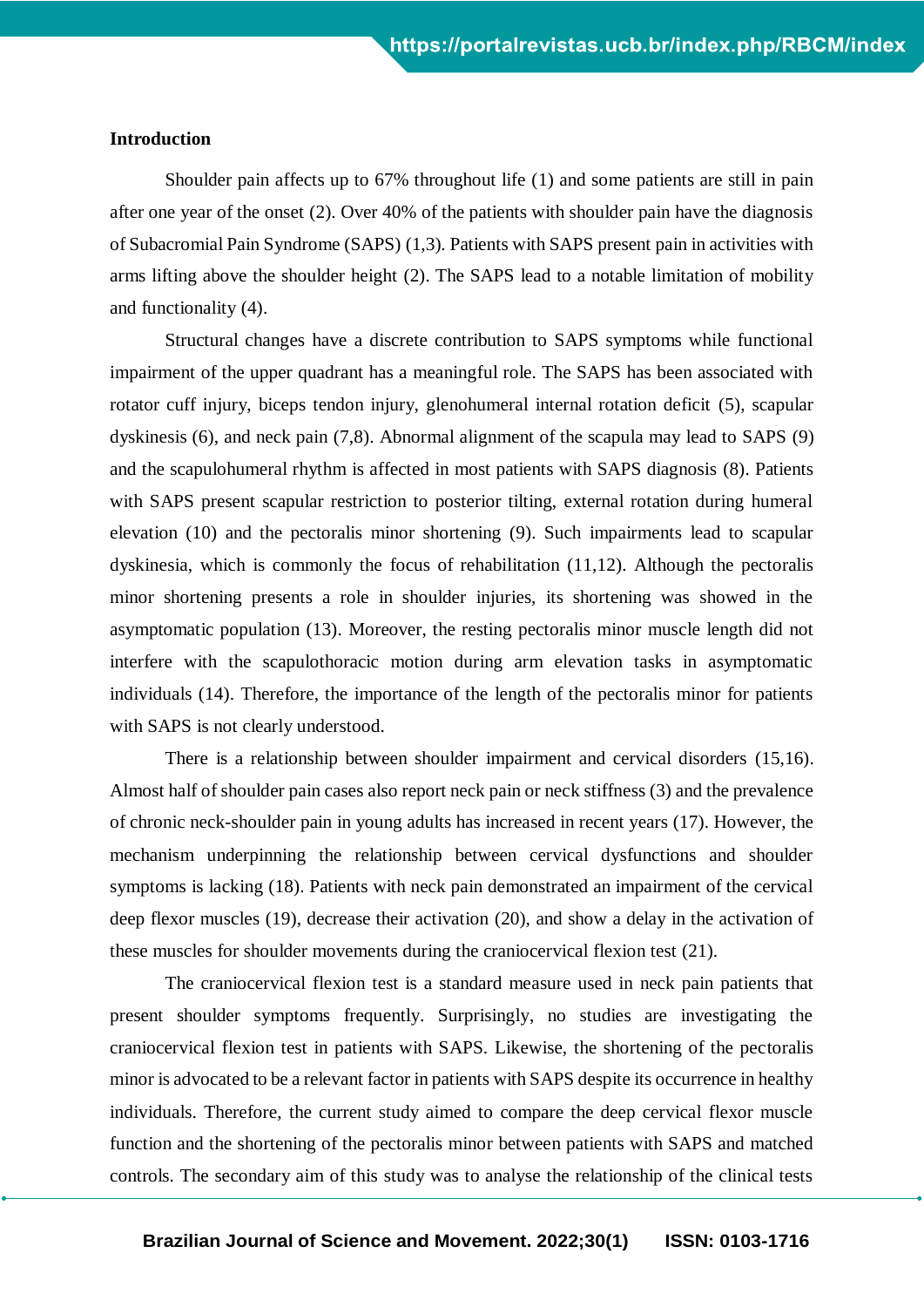(the craniocervical flexion test and the shortening of the pectoralis minor) with the measures reported by the patients (pain intensity and disability).

# **Materials and Methods**

# **Study Design**

We undertook a secondary analysis of data collected from a previous study by our group aimed to compare the proprioceptive function of the shoulder in patients with SAPS and matched controls (22). The original study was a matched case-control study designed reported following the STrengthening the Reporting of OBservational studies in Epidemiology (STROBE) requirements (23). The study included a total of 64 patients, 32 being patients with SAPS and 32 being healthy participants (control group).

# **Study Participants**

Thirty-two patients who sought treatment in the outpatient physiotherapy with symptoms of subacromial pain syndrome in the Physical Functional Rehabilitation Service of the Brazil Navy were included [mean age:  $33 \pm 6.9$  years; sex: 22 (65.6%) men; mean Body Mass Index: 24.9 kg/m2; right dominance: 31 (96.9%)]. The current study included in group SAPS patients with age between 18 and 60 years old; unilateral shoulder pain exacerbated at the end of the range of motion and worsened with prolonged periods of abduction, without significant hypomobility; no previous physical therapy treatment in the last 3 months; and the combination of positive sign in the Hawkins-Kennedy Test and the Neer Sign and negative sign to the Drop Arm Test. The patients were first identified consecutively from the outpatient clinic, and the controls were assembled prospectively. Thirty-two controls matched for age, sex, handedness and affected side who had no complaints of shoulder pain [mean age:  $33 \pm 6.9$ ] years; sex: 22 (65.6%) men; mean Body Mass Index: 24.4 kg/m2; right dominance: 31 (96.9%)] were selected.

The study excluded participants in both groups who had previous shoulder surgery in the last six months; patients submitted to psychological or psychiatric treatment; patients with bilateral shoulder pain; and patients with a history of glenohumeral dislocation. Besides, we excluded patients suffering from chronic musculoskeletal disorders (i.e., fibromyalgia, rheumatoid arthritis, widespread chronic pain) because of the potential influence of the central sensitization mechanism (24).

The original study was approved by the Research Ethics Committee of the Hospital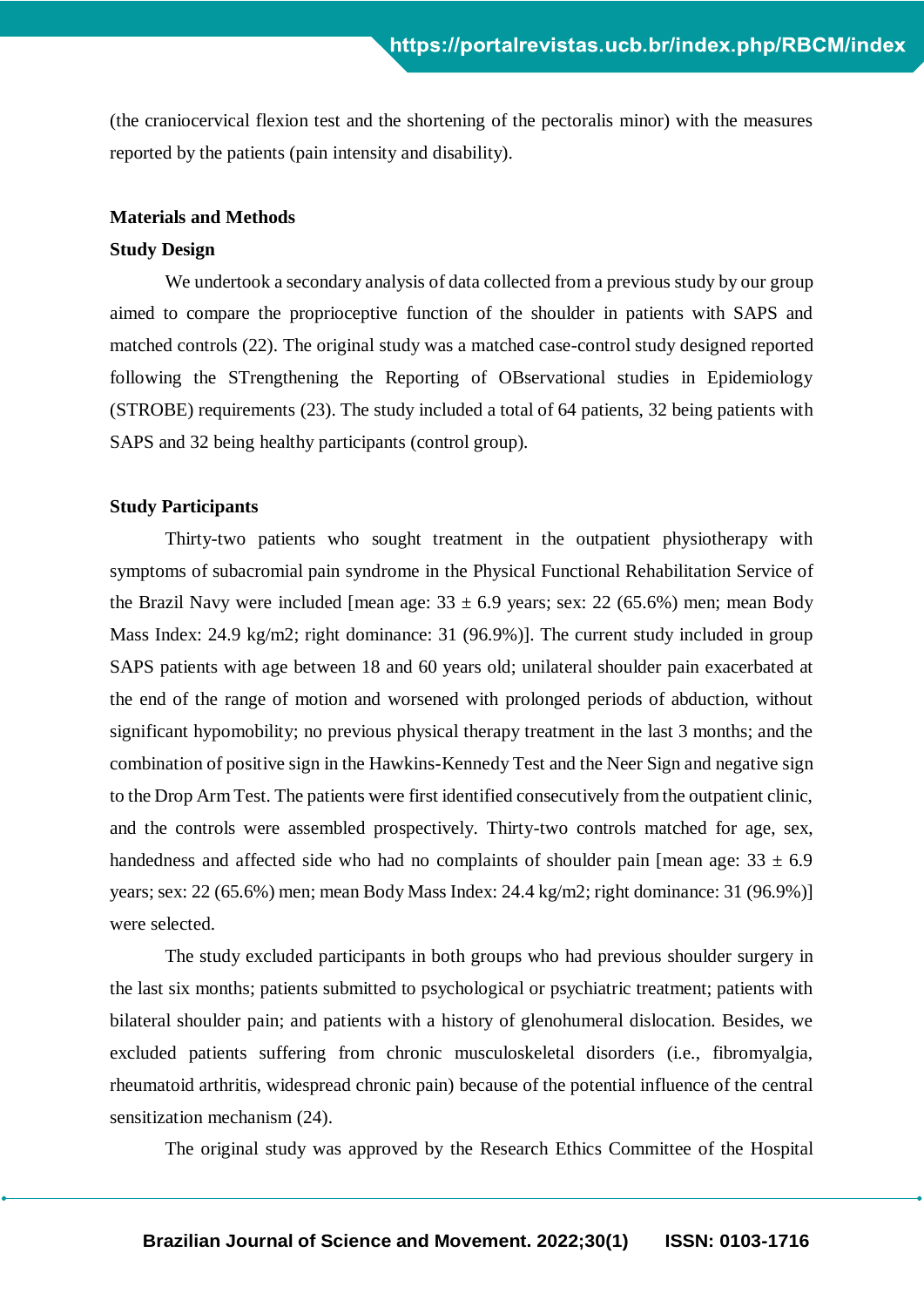Naval Marcílio Dias (number: 50480515.7.0000.5256), in accordance with the Helsinki Declaration for research in humans. All patients who met the eligibility criteria signed the informed consent form before the study procedures. All cases and controls were evaluated at the Laboratório de Pesquisa em Ciências do Exercício at CEFAN, Brazilian Navy (LABOCE – BN, RJ, Brazil).

# **Procedures**

Patients were referred for an initial evaluation consisting of the clinical history and physical examination that was performed by a physiotherapist (examiner 1). Participants filled a self-reported questionnaire including the personal information (age, sex, weight, height), pain characteristics (pain region, duration of pain and associated symptoms); and physical examination consisting of the Hawkins-Kennedy Test, Neer Signal, and Drop Arm Test. The Numerical Pain Rating Scale (NPRS) was used for the evaluation of pain intensity and Shoulder Pain and Disability Index (SPADI) questionnaire was used for the assess of shoulder disability. The completion of all questionnaires was supervised by one of the examiners for clarification, in case of uncertainties and the completion lasted approximately 10 minutes per participant. The physiotherapist (examiner 2) who performed the craniocervical flexion test and Pectoralis Minor Index evaluation were blinded to the cases and control groups. The two examiners involved were physiotherapists with 11 years of work experience in treating patients with musculoskeletal disorders.

# **Measuring Instruments**

# **Pain intensity**

Pain intensity was measured during the initial evaluation using the Numeric Pain Rating Scale (NPRS) from 0 (no pain) to 10 (worst pain possible). Patients were oriented to rate their pain intensity at the moment of the initial evaluation. The NPRS has a Portuguese Brazilian version valid and reliable for assessing patients with shoulder disorders (25).

# **Functional Capacity Assessment**

The functional capacity was assessed by Brazilian version of Shoulder Pain and Disability Index (SPADI) (26). Pain and disability associated with shoulder dysfunctions are often assessed by SPADI (27), which is the most used measure to evaluate activity limitations in patients with shoulder pain, among patient-reported outcomes (28). The SPADI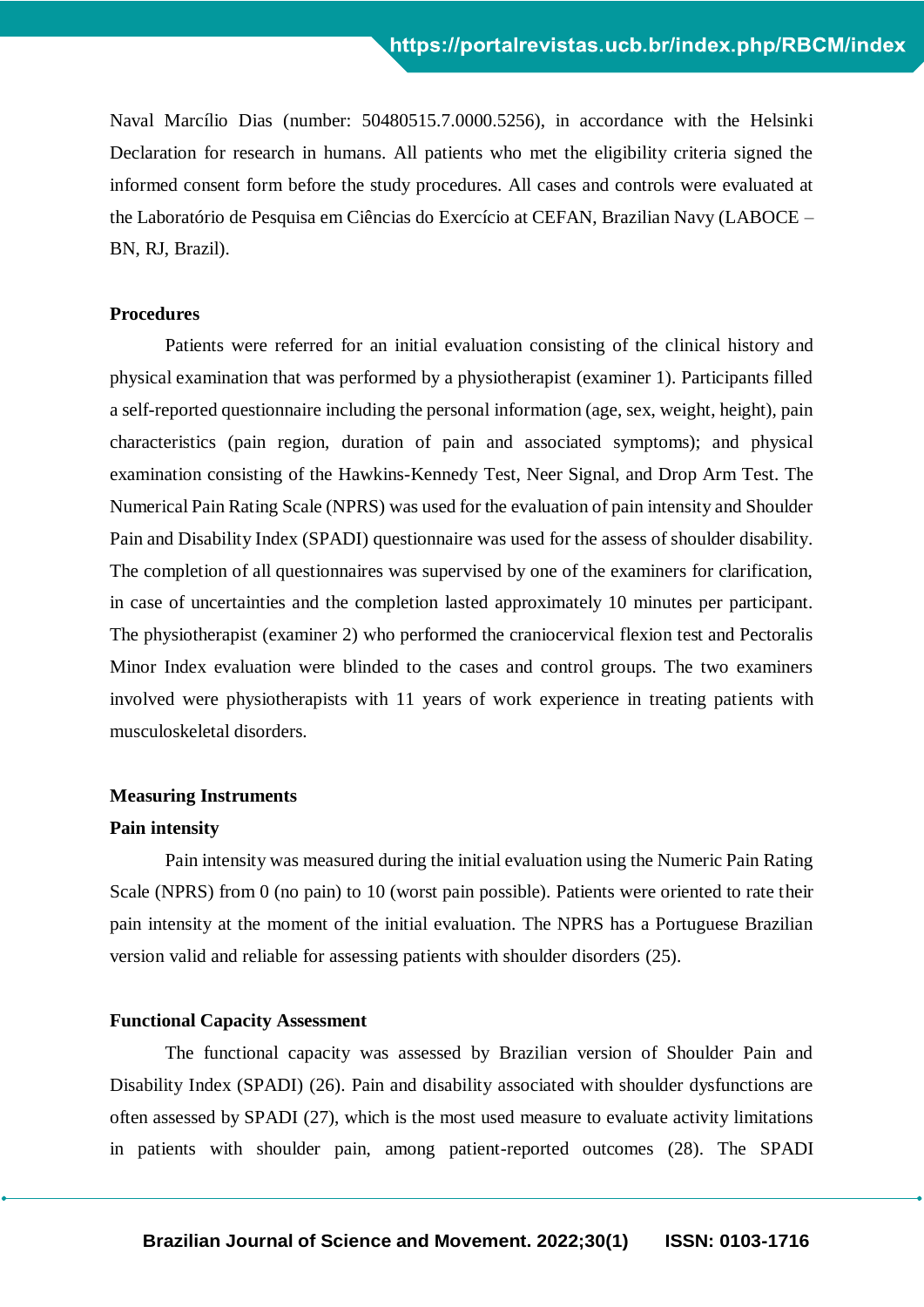demonstrated strong psychometric properties. Positive evidence was found indicating internal consistency, high values of reliability, moderate positive evidence for construct structural validity, and responsiveness for the use of the SPADI in the assessment of patients with shoulder pain (28). Scores were calculated for the Pain Domain (5 items), Disability Domain (8 items), and Total score (the average of the two domains) for last week period. The questions are scored from 0 (best) to 100 (worst).

### **Clinical Tests**

*Craniocervical Flexion Test (CCFT).* The evaluation of the deep neck muscles function was performed using the CCFT (29). The test was conducted with participants in the supine position with a neutral neck position. The biofeedback unit deflated (Chatanooga Ltd Hixson, USA) attached to a pressure transducer was placed behind the neck, at the occipital region. The equipment was inflated to a stable baseline pressure of 20 mmHg. In the initial phase, a smooth nodding action, as saying "Yes" with the head, was requested. This progressive movement increases the pressure from 20 mmHg to 22, 24, 26, 28 and 30 mmHg. The patient tries to maintain the isometric contraction for 2 to 3 seconds in each position. In the second phase, participants had to maintain an isometric contraction for 10 seconds on the target pressure specified by the assessor before returning to the neutral position. Three 10-seconds repetitions were performed without the use of replacement strategies for the progression of the test until the new target pressure (29). The CCFT shows substantial reliability to near-perfect between the same examiners and almost perfect between different examiners (30–32).

*Pectoralis Minor Index (PMI).* Participants were evaluated in the supine position with the elbow extended, arms along the body and hand palms on the stretcher to reduce postural in balance and optimize the relaxation of the muscles involved (33). Two anatomical landmarks that represent the pectoralis minor length (PML) were used: (1) the medial-inferior angle of the coracoid process, and (2) the inferior aspect of the fourth rib. The distance between these two points was measured by a calliper and the average of three measures for each participant was calculated. Patients were evaluated in the affected side while the controls were evaluated in the same matched side of the symptomatic group. Participants were instructed to exhale before measurement and to inhale after measurement to neutralize variations in muscle length resulting from breathing variation. The PMI was expressed as a percentage of the subject's height using the following formula  $PMI = PML/height \times 100$ , in cm (13). We calculated the mean value of three attempts and asked the subject to raise between the measures (34). The measure of the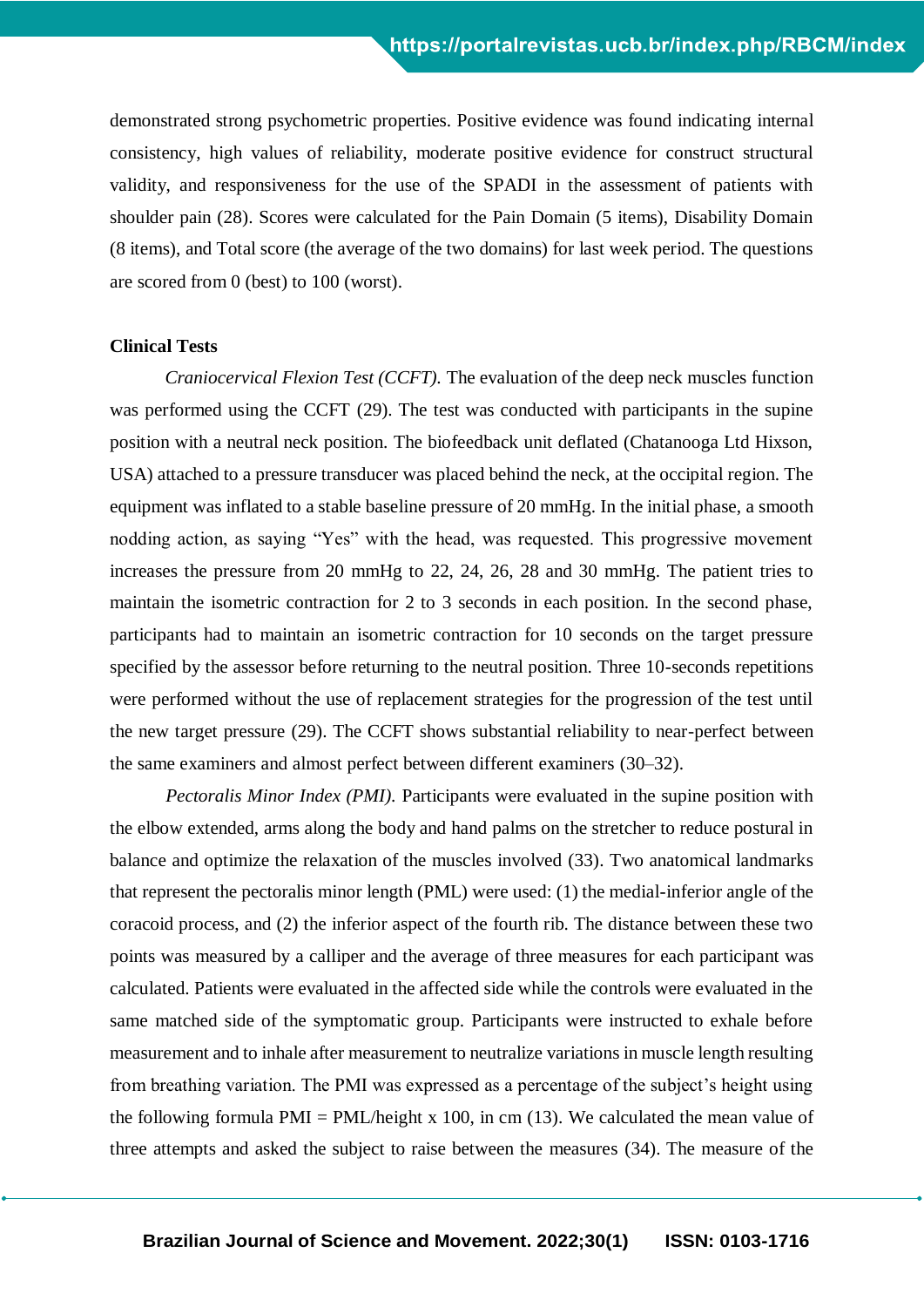PMI was previously described and shows good to excellent reliability among the same examiners and low to moderate among different examiners (35).

# **Statistical Analysis**

The demographic and clinical variables of the study population were presented as mean and standard deviation for continuous variables. Categorical variables are presented numerically and as a percentage of the sample. The normal distribution of the clinical tests was verified by the Shapiro-Wilk test. The groups (symptomatic and control) were compared by Mann-Whitney U-test for the shortening of the pectoralis minor, due to the non-parametric distribution. The deep neck muscles function was investigated by the proportions of the highestpressure level achieved on the craniocervical flexion test among groups using the chi-square test  $(\chi^2)$ . The correlation analysis between clinical measures (the craniocervical flexion test and the shortening of the pectoralis minor) and the patient self-reported measures (pain intensity and disability) among patients with SAPS was performed using the Spearman's correlation coefficient. The correlation above 0.90 was interpreted as very high, from 0.70 to 0.89 as high, from 0.50 to 0.69 as moderate, from 0.30 to 0.49 as low and below 0.29 as mild (36). A significance level of less than 5% ( $P < .05$ ) was considered for all analyses. The statistical analysis was performed using Statistical Package for Social Sciences (SPSS version 22.0, IBM Corporation, Armonk, New York, USA). Given the lack of sample size calculation due to the secondary analysis, a post hoc power analyses were performed to determine whether the sample size was large enough for the findings to be statistically valid and to examine the potential for type II errors. The post hoc analysis was conducted in G\*Power Software version 3.1.9 (Heinrich-Heine-Universität, Düsseldorf, Germany).

# **Results**

# **Participants Characteristics**

Patients with SAPS showed mild pain intensity (mean:  $3\pm 2$ ) and moderate levels of impairment in the three domains of SPADI questionnaire (total mean: 35.6±19.1%; pain mean: 46.7±25.1%; disability mean: 28.6±17.1%).

# **Clinical tests comparison between patients with SAPS and controls**

Table 1 describes the comparison of the pectoralis minor index and the craniocervical flexion test between the SAPS group and matched controls. The Mann-Whitney U test showed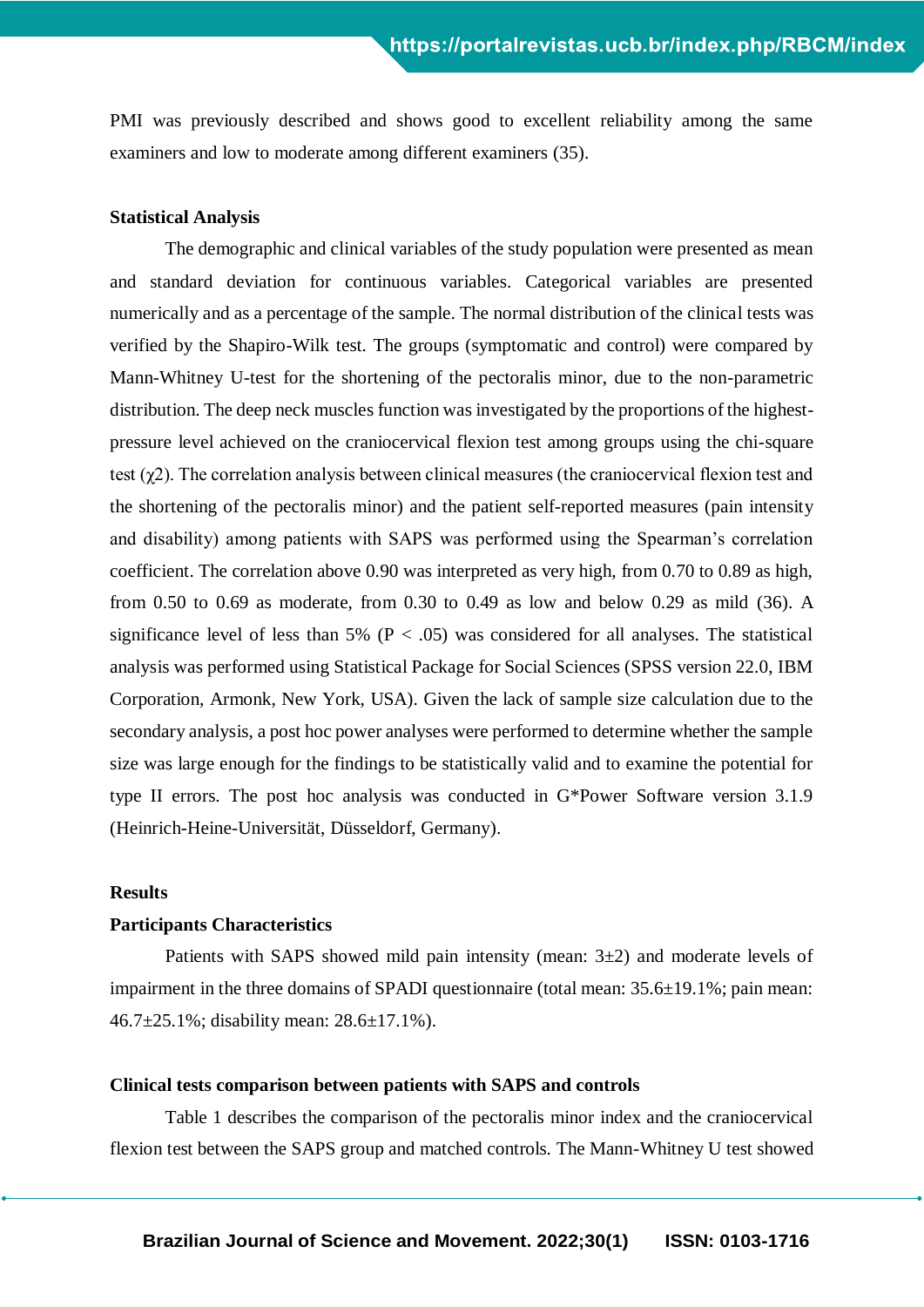no significance difference between the PMI median of the SAPS group (median = 9.0; 95% Confidence intervals ( $95\%$ CI) = 8.8-9.4) and the PMI median of the control group (median = 9.7; 95%CI = 8.8-9.8) (U=421.5;  $p = 0.22$ ; power = 0.52). Similarly, the deep neck muscles function presented no statistical difference between the SAPS group and controls ( $\gamma$ 2= 4.319; p  $= 0.504$ ) (Table 1). The power analysis based on z-tests for testing the independent proportions showed a power between 0.06 and 0.45.

**Table 1 –** Comparison of the Craniocervical Flexion Test and the Pectoralis Minor Index between patients with subacromial pain syndrome and controls.

| <b>Clinical Tests Variables</b>      | <b>SAPS</b> Group | Control Group   | $P$ -value |
|--------------------------------------|-------------------|-----------------|------------|
| Pectoralis Minor Index, median (IQR) | $9.0(8.4-9.6)$    | $9.7(8.3-10.2)$ | 0.22       |
| Craniocervical Flexion Test, mmHg    |                   |                 | 0.50       |
| Level $1 - 20$ mmHg                  | $10(31.3\%)$      | $6(18.8\%)$     |            |
| Level $2 - 22$ mmHg                  | $8(25.0\%)$       | 7(21.9%)        |            |
| Level $3 - 24$ mmHg                  | $10(31.3\%)$      | $9(28.1\%)$     |            |
| Level $4-26$ mmHg                    | $1(3.1\%)$        | $5(15.6\%)$     |            |
| Level $5 - 28$ mmHg                  | $2(6.3\%)$        | $3(9.4\%)$      |            |
| Level $6 - 30$ mmHg                  | $1(3.1\%)$        | $2(6.3\%)$      |            |

Note: Data are presented as median (IQR 25-75%) for continuous variables and as frequency counts (%) for categorical variables. Significant differences between groups were tested using the nonparametric test of *Mann-Whitney U* for continuous variables or the Chi-square test for categorical variables. Abbreviations: SAPS Group, Subacromial Pain Syndrome. IOR, Interquartile range.

### **Correlation of the clinical tests with pain intensity and shoulder disability**

There was no statistically significant correlation between the deep cervical flexor muscle function and the shortening of the pectoralis minor with pain intensity and shoulder disability, as shown in Table 2. The power analysis based on the bivariate normal model for testing the correlation showed a power between 0.43 and 0.73.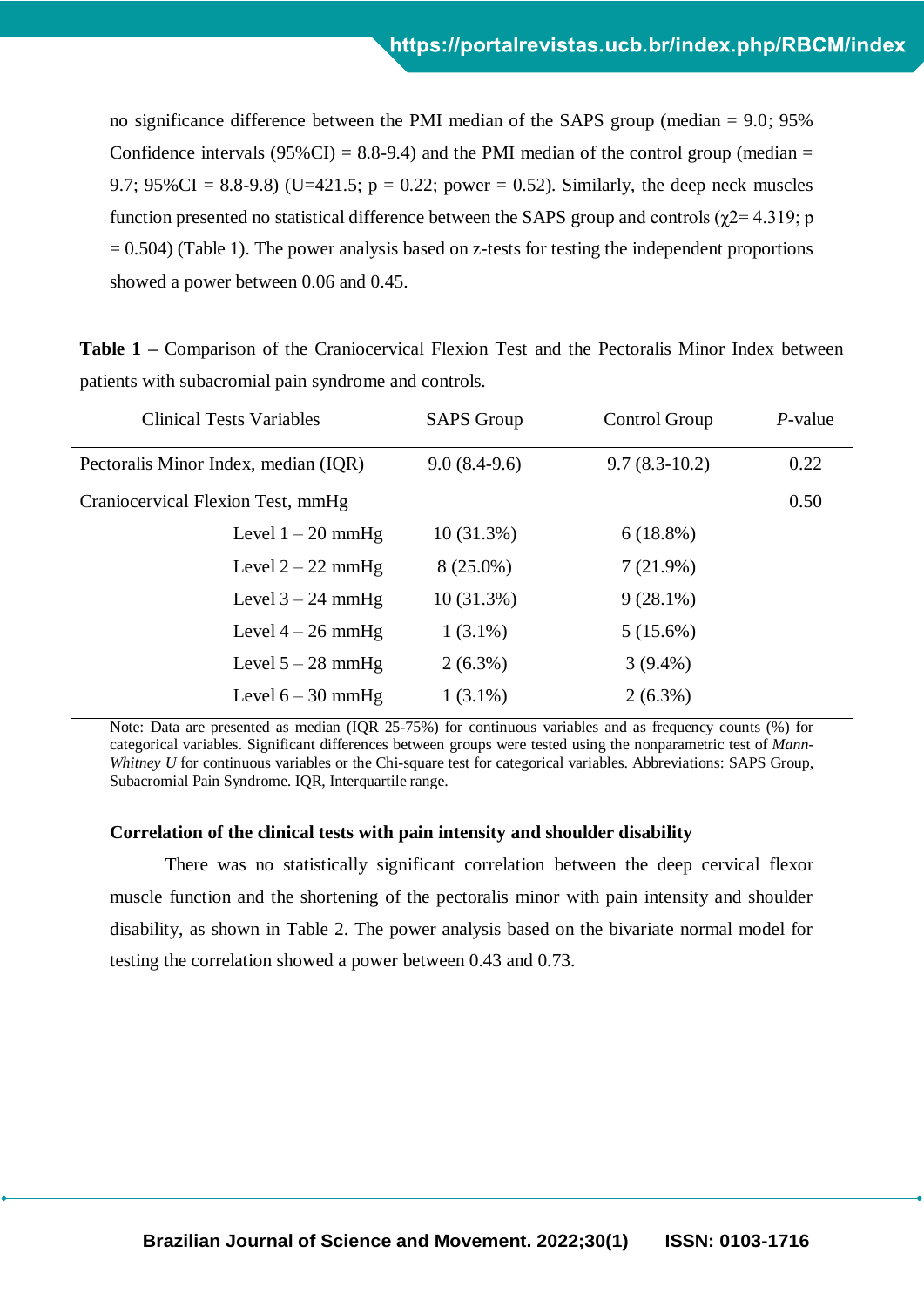| Clinical tests                     | Pain intensity |            | Shoulder Pain and Disability Index |         |  |
|------------------------------------|----------------|------------|------------------------------------|---------|--|
|                                    |                |            | (Disability)                       |         |  |
|                                    |                | Disability | Pain                               | Total   |  |
| <b>Craniocervical Flexion Test</b> | $-0.10$        | $-0.17$    | $-0.19$                            | $-0.17$ |  |
| Pectoralis Minor Index             | $-0.16$        | $-0.12$    | $-0.16$                            | $-0.16$ |  |

**Table 2 –** Correlation analysis between clinical measures and the patient self-reported measures among patients with Subacromial Pain Syndrome (n=32).

Note: Values expressed were obtained using the Spearman's correlation coefficient. There was no statistical significance for any correlation (*p*>0.05).

# **Discussion**

Participants with SAPS presented a similar performance for the clinical tests assessing the deep cervical muscles and pectoralis minor compared to a matched control group. Moreover, the activation of the deep cervical muscles and the length of the pectoralis minor muscle were not associated with the pain intensity and shoulder disability. Our findings challenge the clinical usefulness of those two clinical tests for the evaluation of patients with SAPS.

Notably, the participants with SAPS did not demonstrate a shortening of the pectoralis minor, and its length was not related to the intensity of pain. The pectoralis minor shortening test is one of the most used tests by clinicians to assess the scapular evaluation (34). The pectoralis minor muscle is shortened in people with scapular protraction (37) and this stretching is suggested in rehabilitation algorithms of scapular dyskinesis and shoulder pain (11,12). However, the association between shortening of the pectoralis minor muscle and SAPS is not so evident. Possibly, the pectoralis minor muscle may influence the scapular dynamics and not the static positioning of the scapula in patients with SAPS (13,38), despite the absence of the relationship between scapular motion and resting pectoralis minor muscle length on asymptomatic individuals (14). The decrease of the pectoralis minor muscle stiffness leads to an increase in the external rotation and posterior tilt of the scapula in healthy individuals (39). Thus, the assessment of the pectoralis minor muscle in a static position should be avoided during the exam of the SAPS due to the lack of clinical advantage.

The activation of the deep cervical muscles was not impaired as well as the scapular misalignment in participants with SAPS. Changes in scapular alignment or dysfunctional shoulder movements have the potential to alter the biomechanics of the cervical spine, leading to neck pain (16,40). However, this hypothesis was not confirmed in the current study. The tests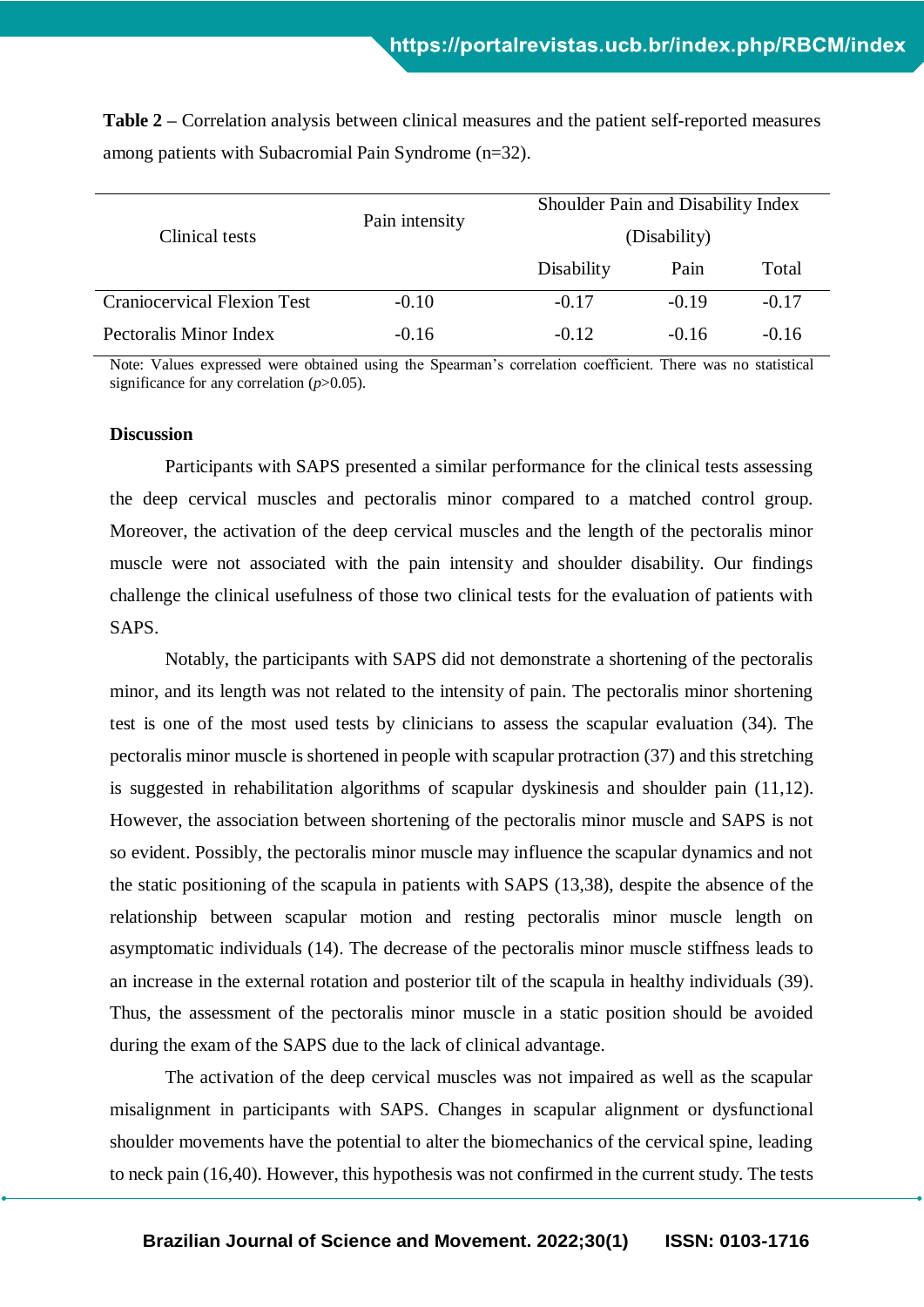used in the present study did not evaluate the dynamic function of the shoulder with scapular motion and cervical dysfunction synchronously. Previous studies have evaluated these relationships dynamically but in isolation, finding an association in the patterns and corrections with the symptoms present in the impact syndrome impingement (41–44). Reasonably, the presence of the neck dysfunction and the changes in scapular position may only occur in a dynamic analysis, which is recommended to be investigated in future studies of patients with SAPS.

The neck dysfunction and the resting pectoralis muscle length were not related to shoulder pain in the current study. The relationship between shoulder pain and neck dysfunction cannot be neglected for patients with SAPS (7). Moreover, there is a relationship between shoulder pain with thoracic spine disorders (45,46) and neck dysfunctions (3,17,18,47). The assessment of the neck dysfunction comprises many tests (i.e., cervical flexion-rotation test, passive accessory intervertebral movements, Spurling test, traction/distraction test, and Upper Limb Tension Test) which can be useful for the identification of the neck dysfunction in subsequent research (48,49). The craniocervical flexion test may not be the appropriate test to identify the neck dysfunction. The SAPS may represent a particular condition among the shoulder pain diagnoses that do not influence the neck dysfunction. On the other hand, the pectoralis minor length was poorly associated with the level of pain intensity in individuals with chronic shoulder pain (50) corroborating our findings in participants with SAPS.

The treatment of patients with SAPS is performed by managing several factors, in addition to scapular alignment and cervical dysfunction, since pain is a multifactorial experience. A daily home stretching protocol of the pectoralis minor muscle reduced pain and improved function in patients with shoulder pain, despite the similar pectoralis minor length at the post-intervention evaluation (51). Thus, the mechanisms underpinning the clinical improvement of shoulder pain is not related to the pectoralis minor muscle length. Also, psychological and social factors can affect shoulder pain (52), therefore, a neurocognitive rehabilitation should be considered to treat these patients. These factors were not evaluated in the current study and should be considered in future researches investigating SAPS.

# **Limitations of the Study**

We recognize some limitations of the present study. The participants with SAPS were predominantly men in their 30s which is different from the patients with shoulder pain previously described (i.e. female predominance and middle-aged adults) (53). Though, the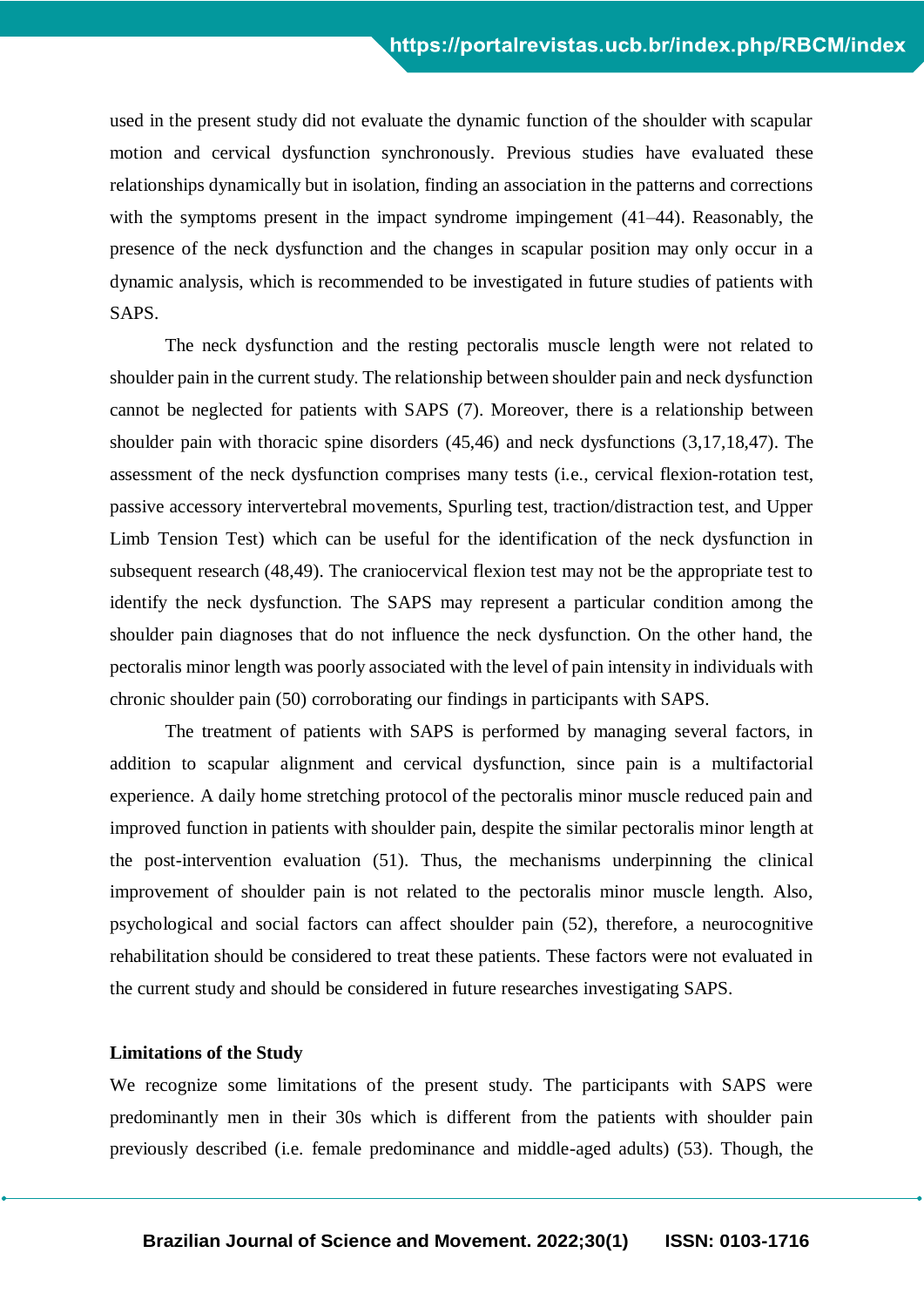previous study with the military population showed a higher risk of SAPS in men (54). The power analysis found low values in all tests, which represent an excessive risk of type II error. For this reason, our results should be interpreted with caution. We performed the power analysis because the sample size calculation was determined for a previous study. Therefore, the lack of a statistically significant difference in the clinical tests observed in our study may be due to inadequate power or a true absence of difference between patients with SAPS and controls. Future studies with larger sample sizes should investigate the deep cervical flexor muscle function and the shortening of the pectoralis minor in patients with SAPS.

# **Conclusion**

The performance of the deep cervical flexor muscle and the length of the pectoralis minor muscle showed similar results in participants with Subacromial Pain Syndrome and asymptomatic controls. Also, there was no correlation between self-reported measures (pain and disability) and neck dysfunction and pectoralis minor shortening in Subacromial Pain Syndrome group.

# **References**

1. Luime JJ, Koes BW, Hendriksen IJM, Burdorf A, Verhagen AP, Miedema HS, et al. Prevalence and incidence of shoulder pain in the general population; a systematic review. Scand J Rheumatol. 2004;33(2):73–81.

2. van der Windt DA, Koes BW, Boeke AJ, Devillé W, De Jong BA, Bouter LM. Shoulder disorders in general practice: prognostic indicators of outcome. Br J Gen Pract J R Coll Gen Pract. 1996 Sep;46(410):519–23.

3. van der Windt DA, Koes BW, de Jong BA, Bouter LM. Shoulder disorders in general practice: incidence, patient characteristics, and management. Ann Rheum Dis. 1995;54(12):959–64.

4. Skolimowski J, Demczuk-Włodarczyk E, Barczyk K, Anwajler J, Skolimowska B. Analysis of three-dimensional motion of the glenohumeral joint in impingement syndrome. Ortop Traumatol Rehabil. 2008;10(6):554–65.

5. Cools AM, Declercq G, Cagnie B, Cambier D, Witvrouw E. Internal impingement in the tennis player: rehabilitation guidelines. Br J Sports Med. 2008;42(3):165–71.

6. Ludewig PM, Reynolds JF. The association of scapular kinematics and glenohumeral joint pathologies. J Orthop Sports Phys Ther. 2009;39(2):90–104.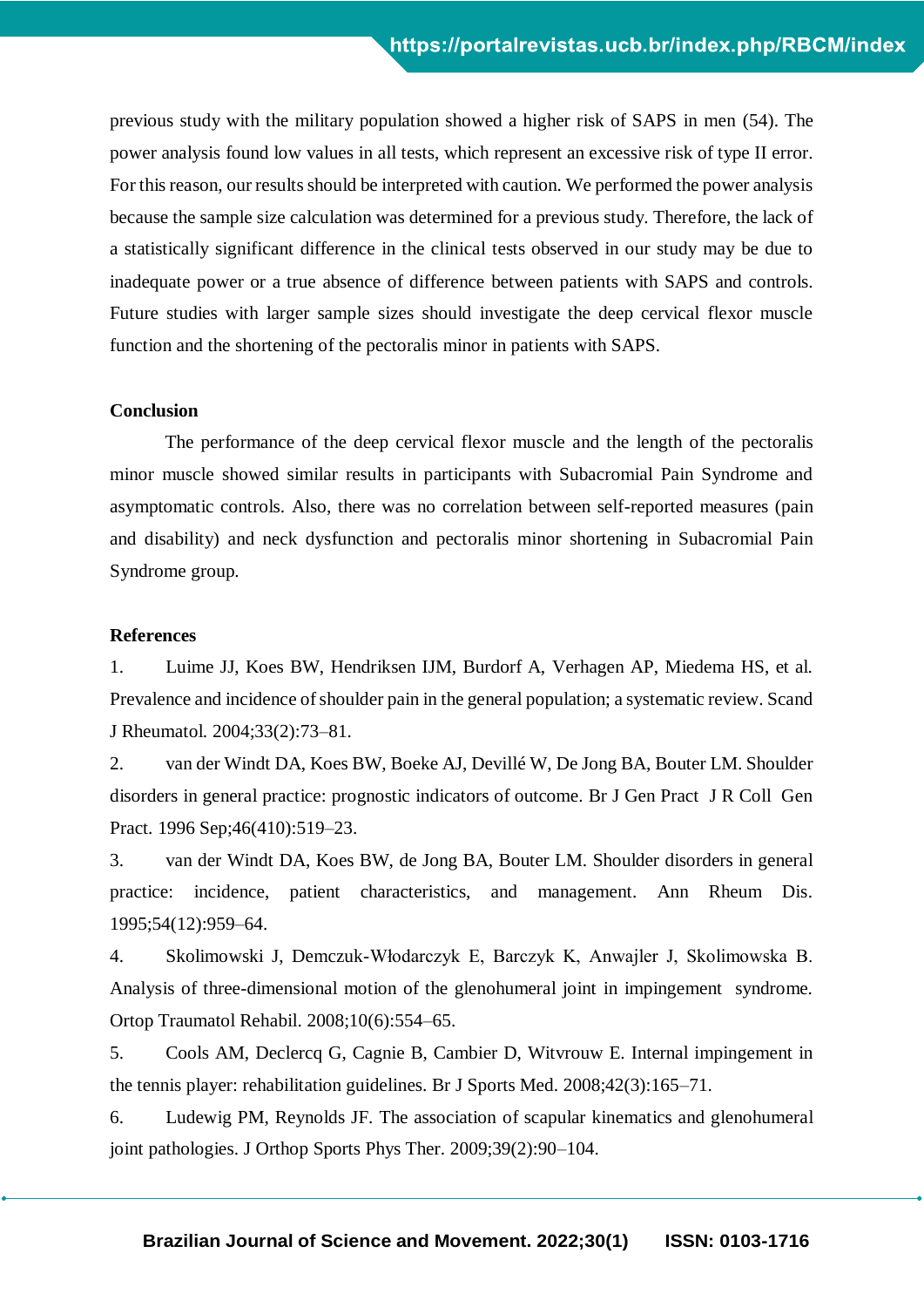7. Abbassian A, Giddins GE. Subacromial impingement in patients with whiplash injury to the cervical spine. J Orthop Surg Res. 2008;3(1):9–12.

8. Chauhan SK, Peckham T, Turner R. Impingement syndrome associated with whiplash injury. J bone Jt Surg. 2003;85:408–10.

9. Borstad JD. Resting position variables at the shoulder: evidence to support a postureimpairment association. Phys Ther. 2006;86(4):549–57.

10. Struyf F, Nijs J, Baeyens JP, Mottram S, Meeusen R. Scapular positioning and movement in unimpaired shoulders, shoulder impingement syndrome, and glenohumeral instability. Scand J Med Sci Sport. 2011;21(3):352–8.

11. Cools AM, Struyf F, De Mey K, Maenhout A, Castelein B, Cagnie B. Rehabilitation of scapular dyskinesis : from the of fi ce worker to the elite overhead athlete. Br J Sports Med. 2014;48(8):692–7.

12. Klintberg IH, Cools AMJ, Holmgren TM, Moser JS, Spunton V, Ginn K. Consensus for physiotherapy for shoulder pain. Int Orthop. 2015;39(4):715–20.

13. Borstad JD, Ludewig PM. The effect of long versus short pectoralis minor resting length on scapular kinematics in healthy individuals. J Orthop Sports Phys Ther. 2005;35(4):227–38.

14. Ebaugh D, Pollen T, Mohring J, Gerrity K, Goodstadt N, Finley M. Brazilian Journal of Pectoralis minor muscle elongation and scapulothoracic motion do not differ in individuals with short versus typical resting pectoralis minor muscle length : a cross-sectional study. Brazilian J Phys Ther [Internet]. 2018;22(6):519–26. Available from: https://doi.org/10.1016/j.bjpt.2018.05.003

15. Caldwell C, Sahrmann S, Van Dillen L. Use of a movement system impairment diagnosis for physical therapy in the management of a patient with shoulder pain. J Orthop Sports Phys Ther. 2007;37(9):551–63.

16. Szeto GPY, Straker L, Raine S. A field comparison of neck and shoulder postures in symptomatic and asymptomatic office workers. 2002;33:75–84.

17. Hagen K, Linde M, Heuch I, Stovner LJ, Zwart J. Increasing Prevalence of Chronic Musculoskeletal Complaints. A Large 11-Year Follow-Up in the General Population (HUNT 2 and 3). Pain Med. 2011;12(11):1657–66.

18. Wassinger CA, Rich D, Cameron N, Clark S, Davenport S, Lingelbach M, et al. Cervical & thoracic manipulations: Acute effects upon pain pressure threshold and self-reported pain in experimentally induced shoulder pain. Man Ther [Internet]. 2016;21:227–32. Available from: http://dx.doi.org/10.1016/j.math.2015.08.009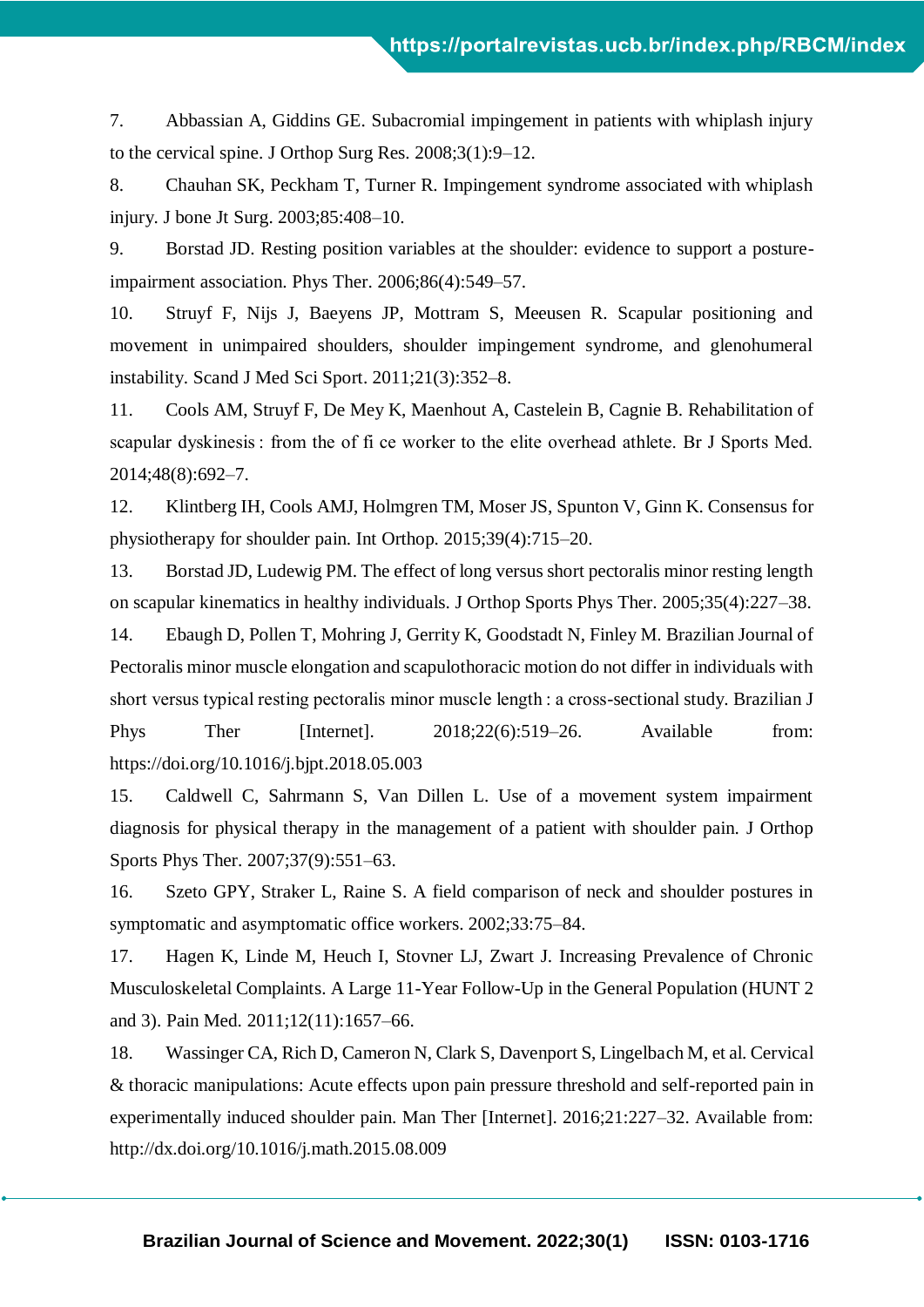19. Kim JY, Kwag K il. Clinical effects of deep cervical flexor muscle activation in patients with chronic neck pain. J Phys Ther Sci. 2016;28(1):269–73.

20. Jull G, Kristjansson E, Alba PD. Impairment in the cervical flexors : a comparison of whiplash and insidious onset neck pain patients. Man Ther. 2004;9(2):89–94.

21. Falla D, Hons B, Bilenkij G, Hons B, Jull G. Patients With Chronic Neck Pain Demonstrate Altered Patterns of Muscle Activation During Performance of a Functional Upper Limb Task. Spine (Phila Pa 1976). 2004;29(13):1436–40.

22. Gomes BSQ, Coelho VK, Terra BS, Bunn PS, Saragiotto BT, Ferreira AS, et al. Patients with Subacromial Pain Syndrome Present no Reduction of Shoulder Proprioception: A Matched Case-Control Study. Pm&r. 2019;11(9):972–8.

23. Von Elm E, Altman DG, Egger M, Pocock SJ, Gøtzsche PC, Vandenbroucke JP. The Strengthening the Reporting of Observational Studies in Epidemiology (STROBE) Statement: Guidelines for reporting observational studies. Bull World Health Organ. 2007;85(11):867–72.

24. Woolf CJ. Central sensitization: implications for the diagnosis and treatment of pain. Pain. 2011;152(3):S2–15.

25. Alouche SR, Oliveira L, Costa P, Puga VO, Lopes AD, Shiwa SR, et al. Clinimetric testing supports the use of 5 questionnaires adapted into Brazilian Portuguese for patients with shoulder disorders. J Orthop Sport Phys Ther. 2013;43(6):404–13.

26. Martins J, Napoles B V, Hoffman CB, Oliveira AS. The Brazilian version of Shoulder Pain and Disability Index: translation, cultural adaptation and reliability. Rev Bras Fisioter. 2010;14(6):527–36.

27. Roach KE, Budiman-muk E, Songsiridej N, Lertratanakul Y. Development of a Shoulder Pain and Disability Index. Arthritis Rheum Off J Am Coll Rheumatol. 1991;4(4):143– 9.

28. Thoomes-de Graaf M, Scholten-Peeters, G. G. M., Schellingerhout JM, Bourne AM, Buchbinder R, Koehorst M, Terwee CB, et al. Evaluation of measurement properties of selfadministered PROMs aimed at patients with non-specific shoulder pain and '"activity limitations": a systematic review. Qual Life Res. 2016;25(9):2141–60.

29. Jull G, O'Leary S, Falla D. Clinical assessment of the deep cervical flexor muscles: the craniocervical flexion test. J Manipulative Physiol Ther. 2008;31(7):525–33.

30. Arumugam A, Mani R, Raja K. Interrater reliability of the craniocervical flexion test in asymptomatic individuals - a cross-sectional study. J Manipulative Physiol Ther [Internet]. 2011;34(4):247–53. Available from: http://dx.doi.org/10.1016/j.jmpt.2011.04.011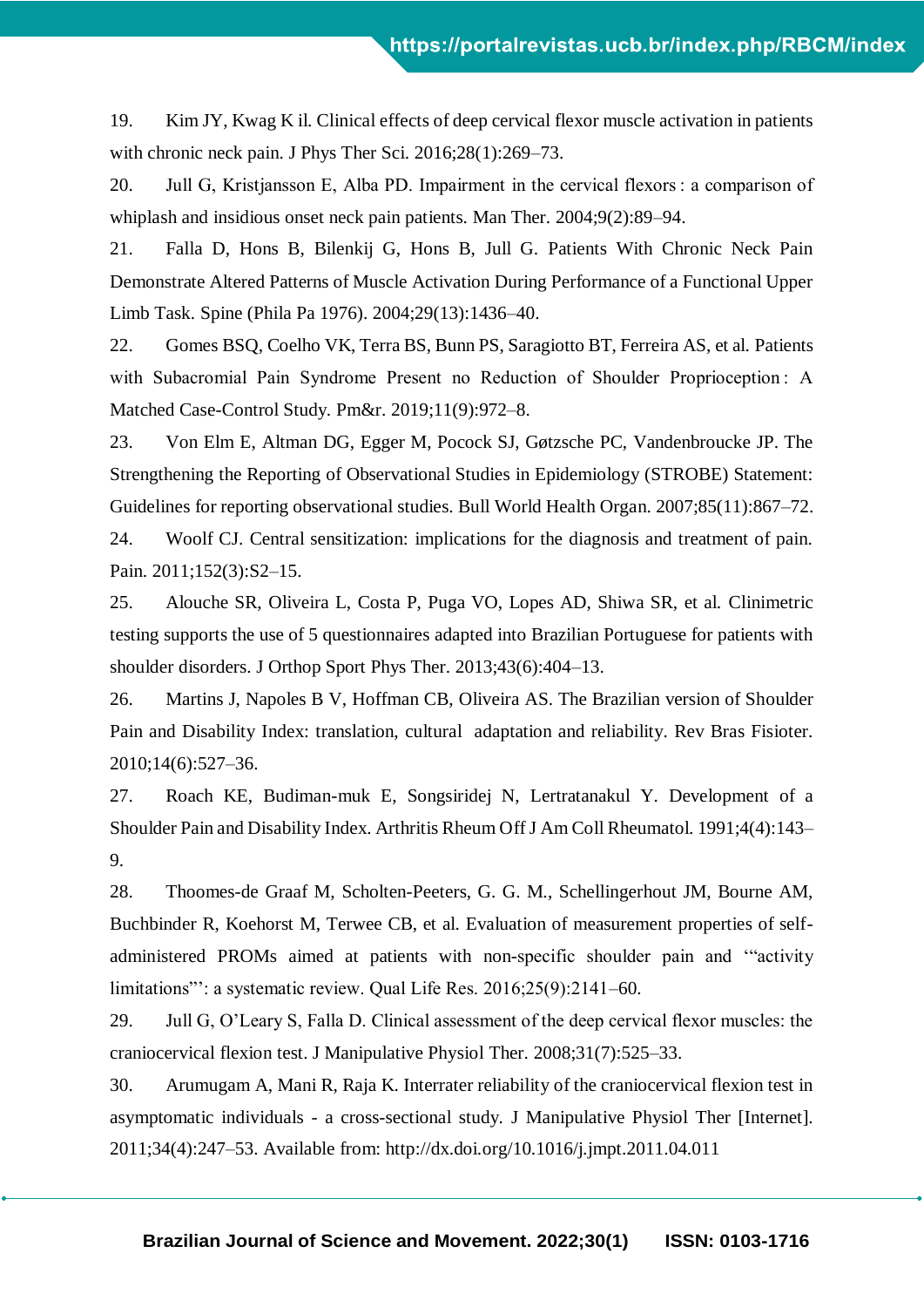31. James G, Doe T. The craniocervical flexion test: Intra-tester reliability in asymptomatic subjects. Physiother Res Int. 2010;15(3):144–9.

32. Juul T, Langberg H, Enoch F, Søgaard K. The intra- and inter-rater reliability of five clinical muscle performance tests in patients with and without neck pain. BMC Musculoskelet Disord. 2013;14:1–15.

33. Cools AM, Johansson FR, Cambier DC, Velde A V., Palmans T, Witvrouw EE. Descriptive profile of scapulothoracic position, strength and flexibility variables in adolescent elite tennis players. Br J Sports Med. 2010;44(9):678–84.

34. Borstad JD. Measurement of pectoralis minor muscle length: validation and clinical application. J Orthop Sport Phys Ther. 2008;38(4):169–74.

35. Struyf F, Meeus M, Fransen E, Roussel N, Jansen N, Truijen S, et al. Interrater and intrarater reliability of the pectoralis minor muscle length measurement in subjects with and without shoulder impingement symptoms. Man Ther [Internet]. 2014;19(4):294–8. Available from: http://dx.doi.org/10.1016/j.math.2014.04.005

36. Hinkle DE, Wiersma W, Jurs SG. Applied statistics for the behavioral sciences. Vol. 663. Houghton Mifflin College Division; 2003.

37. Borstad JD, Ludewig PM. Comparison of three stretches for the pectoralis minor muscle. J shoulder Elb Surg. 2006;15(3):324–30.

38. Araújo ADS, Nogueira LAC. Relação entre a coluna torácica e a função do ombro: relação estática ou dinâmica? Fisioter Bras. 2011;12(21):147–53.

39. Umehara J, Nakamura M, Nishishita S, Tanaka H, Kusano K, Ichihashi N. Scapular kinematic alterations during arm elevation with decrease in pectoralis minor stiffness after stretching in healthy individuals. J Shoulder Elb Surg [Internet]. 2018;27(7):1214–20. Available from: https://doi.org/10.1016/j.jse.2018.02.037

40. Griegel-Morris P, Larson K, Mueller-Klaus K, Oatis CA. Incidence of Common Postural Abnormalities in the Cervical , Shoulder , and Thoracic Regions and Their Association with Pain in Two Age Groups of Healthy Subjects. Phys Ther. 1992;72(6):425–31.

41. Kibler W Ben, Sciascia A, Dome D. Evaluation of Apparent and Absolute Supraspinatus Strength in Patients With Shoulder Injury Using the Scapular Retraction Test. Am J Sports Med. 2006;34(10):1643–7.

42. Lewis JS. Rotator cuff tendinopathy/subacromial impingement syndrome: is it time for a new method of assessment? Br J Sports Med. 2009;43(4):259–64.

43. Rabin A, Irrgang JJ, Fitzgerald GK, Eubanks A. The intertester reliability of the scapular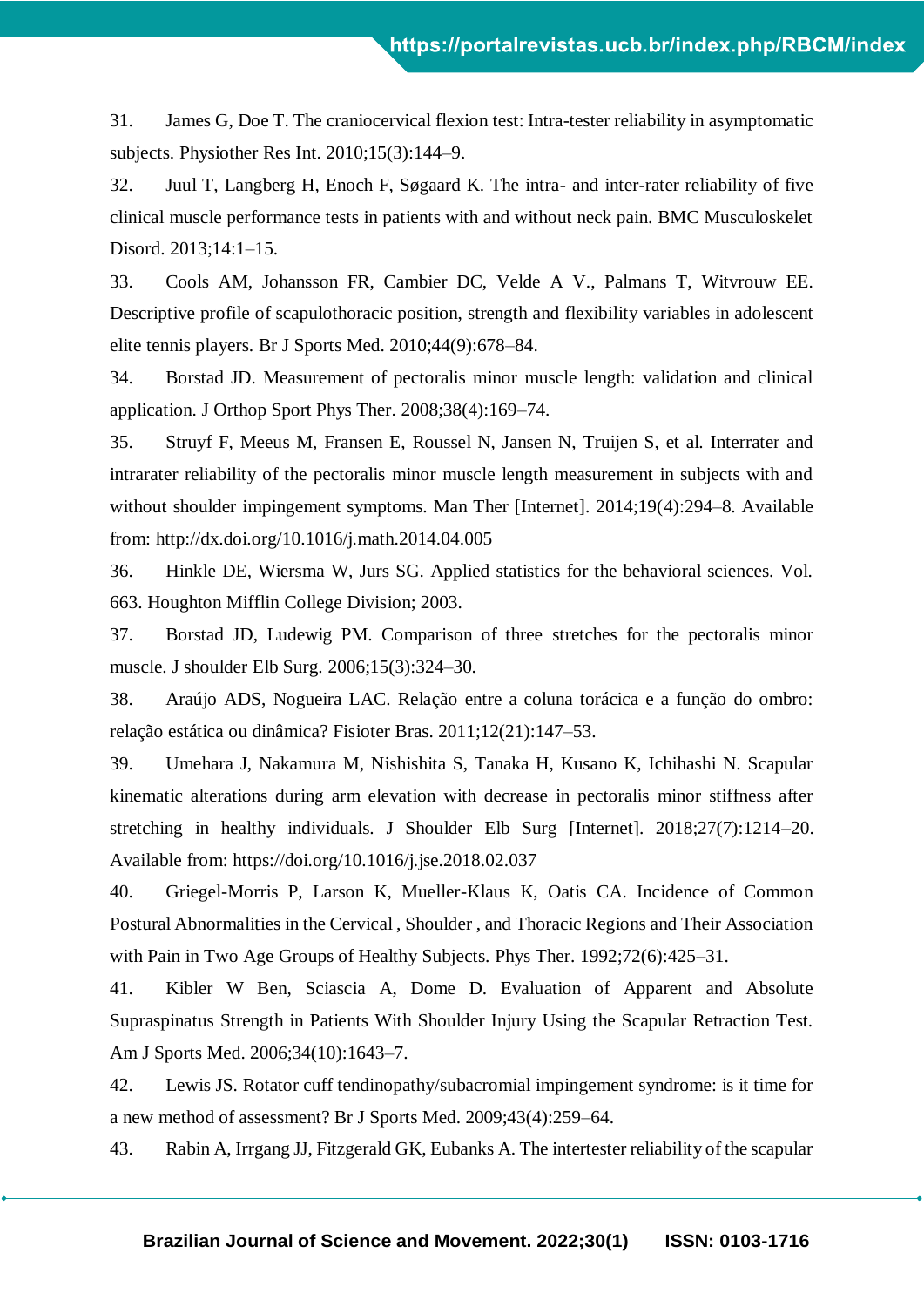assistance test. J Orthop Sports Phys Ther. 2006;36(9):653–60.

44. Tate AR, Mcclure P, Kareha S, Irwin D. Effect of the scapula reposition test on shoulder impingement symptoms and elevation strength in overhead athletes. J Orthop Sport Phys Ther. 2008;38(1):4–11.

45. Michener LA, Kardouni JR, Sousa CO, Ely JM. Validation of a sham comparator for thoracic spinal manipulation in patients with shoulder pain. Man Ther [Internet]. 2015;20(1):171–5. Available from: http://dx.doi.org/10.1016/j.math.2014.08.008

46. Riley SP, Bialosky J, Cote MP, Swanson BT, Tafuto V, Sizer PS, et al. Thoracic spinal manipulation for musculoskeletal shoulder pain: Can an instructional set change patient expectation and outcome? Man Ther. 2015;20(3):469–74.

47. Xie YF, Szeto G, Madeleine P, Tsang S. Spinal kinematics during smartphone texting – A comparison between young adults with and without chronic neck-shoulder pain. Appl Ergon [Internet]. 2018:68(February 2017):160–8. Available from: https://doi.org/10.1016/j.apergo.2017.10.018

48. Bier JD, Scholten-peeters WGM, Staal JB, Pool J, Van MW, Beekman E, et al. Clinical Practice Guideline for Physical Therapy Assessment and Treatment in Patients With Nonspecific Neck Pain. Phys Ther. 2018;98(3):162–71.

49. Rubio-Ochoa J, Benítez-Martínez J, Lluch E, Santacruz-Zaragozá S, Gómez-Contreras P, Cook CE. Physical Examination Tests for Screening and Diagnosis of Cervicogenic Headache: A Systematic Review. Man Ther [Internet]. 2016;21:35–40. Available from: http://dx.doi.org/10.1016/j.math.2015.09.008

50. Navarro-Ledesma S, Fernandez-Sanchez M, Luque-Suarez A. Does the pectoralis minor length influence acromiohumeral distance, shoulder pain- function and range of movement? Phys Ther Sport [Internet]. 2018;34:43–8. Available from: https://doi.org/10.1016/j.ptsp.2018.08.009

51. Rosa DP, Borstad JD, Pogetti LS, Camargo PR. Effects of a stretching protocol for the pectoralis minor on muscle length, function , and scapular kinematics in individuals with and without shoulder pain. J Hand Ther [Internet]. 2016;30(1):20–9. Available from: http://dx.doi.org/10.1016/j.jht.2016.06.006

52. Wolfensberger A, Vuistiner P, Konzelmann M, Plomb-holmes C, Le B. Clinician and Patient-reported Outcomes Are Associated With Psychological Factors in Patients With Chronic Shoulder Pain. Clin Orthop Relat Res. 2016;474(9):2030–9.

53. Juel NG, Natvig B. Shoulder diagnoses in secondary care, a one year cohort. BMC